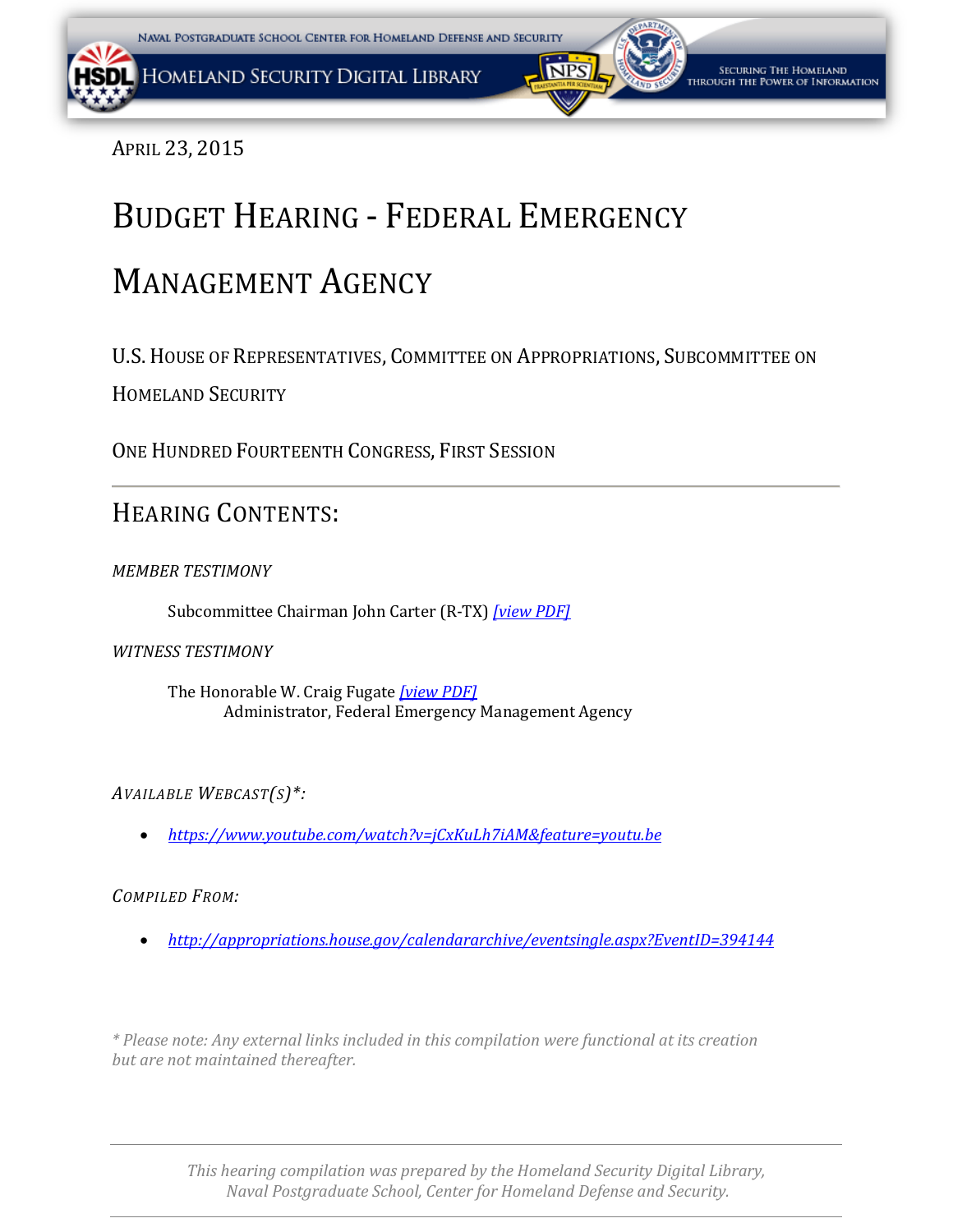<span id="page-1-0"></span>

**Chairman John Carter** 

Subcommittee on Homeland Security House Committee on Appropriations

#### **FY 2016 Budget Hearing – Federal Emergency Management Agency April 23, 2015 Opening Statement As Prepared**

This morning we welcome FEMA Administrator Craig Fugate to discuss the FY16 FEMA budget request. Administrator, thank you for joining us.

FEMA has a very important mission. You support our citizens and first responders in their greatest time of need. You build capabilities in order to prepare for, protect against, respond to, and recover from a wide variety of threats and hazards. Since 1979, FEMA has had a single vision – "A Nation Prepared"…and Administrator, you do it well.

In 2014, FEMA responded to 45 major disaster declarations. This number is down from 62 in 2013 and the high-water mark of 99 in 2011. However, there is also a significant amount of recovery and mitigation work that continues from past disasters, including Hurricane Sandy.

Your FY16 budget request is \$390 million above FY15. Despite a large unspent balance, \$340 million of the requested increase is for the disaster relief fund. I look forward to discussing whether the increase is appropriate given the recent decrease in major disasters and the substantial carryover balance from previous years.

Your budget request also includes significant increases related to climate change initiatives, such as a Climate Resilience Task Force and the requiring climate change to be considered when developing pre-disaster mitigation plans. In a shrinking budget environment, I would like to hear more about how these initiatives meet the FEMA mission.

With respect to first responder grant funding, your FY16 budget includes a request to fund a consolidated grant program which is not authorized. This is the fourth consecutive year that you have proposed this grant program - a proposal that has continually been denied by Congress. Also, your funding request for grants is once again \$300 million less than the amount appropriated in FY15. I look forward to hearing more about why the new grants program is needed, and why the requested funding level is appropriate.

Before I end, I would like to extend my condolences to the FEMA family on the untimely death of Deputy U.S. Fire Administrator Glynn Gaines. Chief Gaines dedicated his career to the mission of fire safety and rescue, and we are proud of his contributions at both the federal and local level.

Administrator, your written statement will be placed in the record, so I ask you to take five minutes to summarize it. But first, I'd like to recognize Ms. Roybal-Allard, our distinguished Ranking Member, for her opening remarks.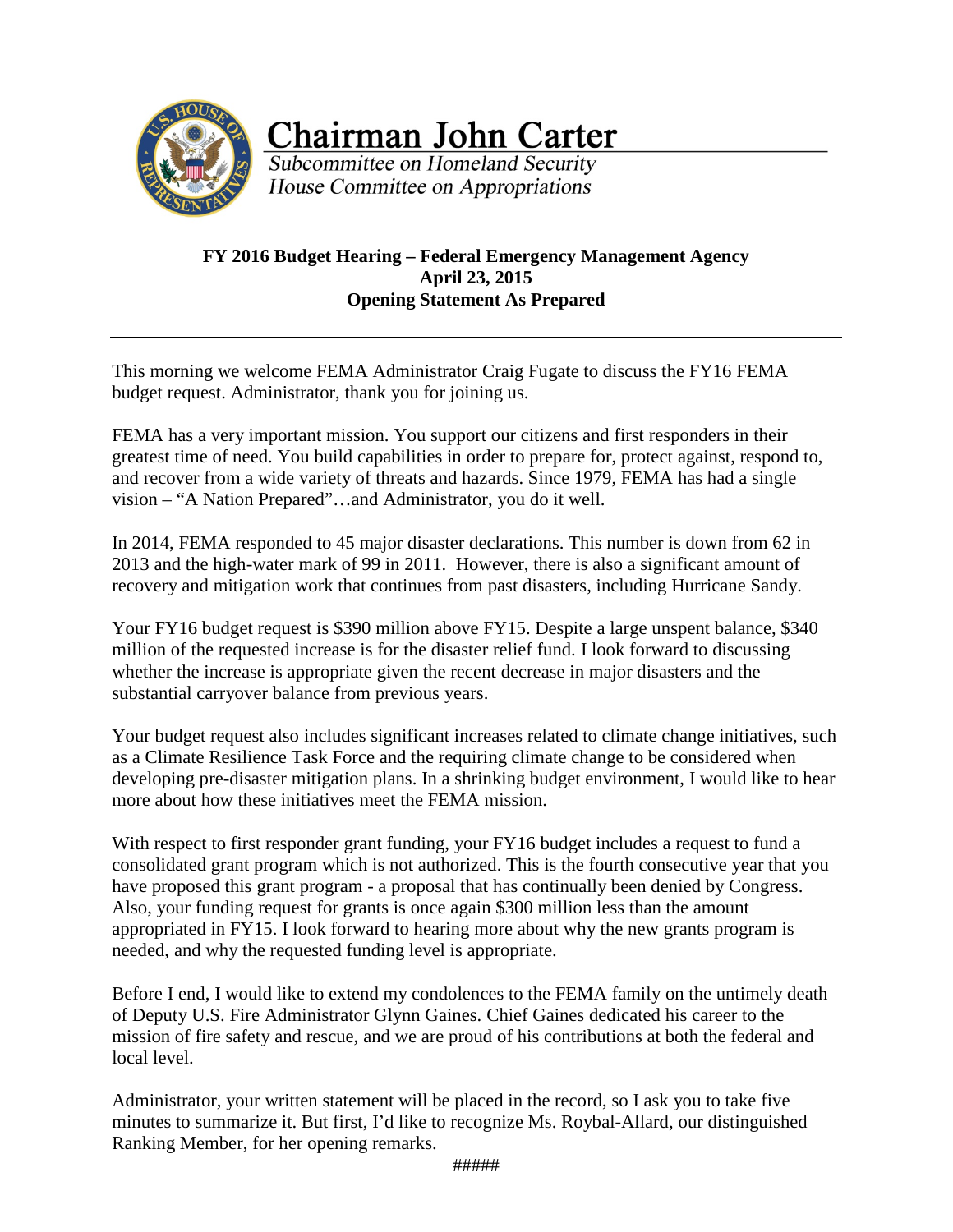#### STATEMENT

OF

#### W. CRAIG FUGATE ADMINISTRATOR

#### <span id="page-2-0"></span>FEDERAL EMERGENCY MANAGEMENT AGENCY U.S. DEPARTMENT OF HOMELAND SECURITY

#### BEFORE THE

#### HOUSE OF REPRESENTATIVES COMMITTEE ON APPROPRIATIONS SUBCOMMITTEE ON HOMELAND SECURITY WASHINGTON, D.C.

# **"THE FEDERAL EMERGENCY MANAGEMENT AGENCY'S BUDGET SUBMISSION FOR FISCAL YEAR 2016"**

Submitted By

Federal Emergency Management Agency 500 C Street, S.W. Washington, D.C. 20472

April 23, 2015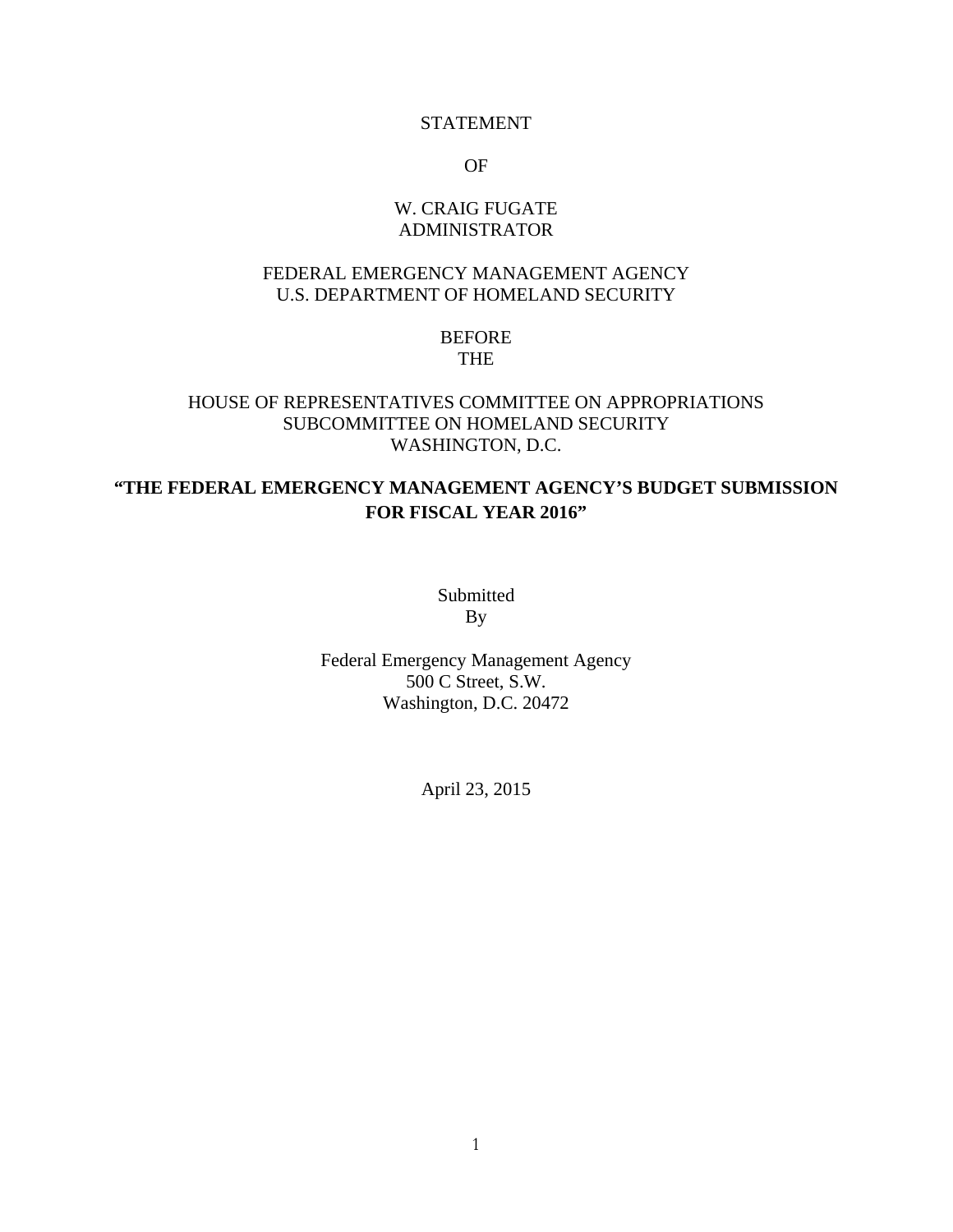#### **Introduction**

Good Morning Chairman Carter, Congresswoman Roybal-Allard and Members of the Subcommittee. My name is Craig Fugate, and I am the Administrator at the U.S. Department of Homeland Security's (DHS) Federal Emergency Management Agency (FEMA). It is an honor to appear before you today to discuss FEMA's Fiscal Year (FY) 2016 budget request in terms of our strategic goals and objectives, past progress and the future opportunities included in this year's submission.

When I arrived at FEMA nearly six years ago, my focus was on creating a culture that was less reactive and more forward leaning, with a focus on becoming a faster, smarter, adaptable and more nimble Agency in our approach to disaster response and disaster assistance.

Today, with the help of Congress and the additional authorities provided to FEMA to carry out its mission, and along with the dedication of our workforce, our Agency is positively and substantially different than when I first arrived six years ago. We are transforming into an Agency that is more survivor-centric in mission and program delivery, more expeditionary in nature, and better postured to effectively assist and support our State, local, tribal, and territorial partners. We are also making efforts to buy down risk, which will help to lower the costs of future disasters.

The FY 2016 budget request reflects FEMA's priority to continue to manage resources more effectively with an emphasis on fulfilling the Agency's strategic priorities. Under my direction our focus is to continue maintaining and strengthening the Agency's ability to respond to disasters while reducing costs by effectively utilizing available resources and improving the efficiency of our operations. The budget reflects lessons learned from recent disasters and overall trends in disaster losses that led to FEMA's enhanced focus on maturing plans and processes to better serve survivors and communities and the need to serve as a catalyst in enabling national disaster risk reduction. Moreover, the budget seeks to strengthen FEMA's organizational foundation through effective management structures that are not separate from our mission, but critical to supporting it – whether through building a well-trained and capable workforce to execute our mission (with a focus on hiring, managing performance, and career development) or a secure information technology infrastructure that will allow us to respond uninterrupted to catastrophic disasters.

I am pleased to report to the subcommittee that the Agency's FY 2016 budget request is guided by the 2014-2018 Strategic Plan (Plan) which we released this past July. The Plan builds off of the Administrator's Intent for FY 2015-2019 which I discussed in my testimony before this subcommittee last March. The Plan was developed with the input of hundreds of FEMA employees and a breadth and depth of external stakeholders who are now working together to execute the Plan's five strategic priorities:

Be survivor-centric in mission and program delivery;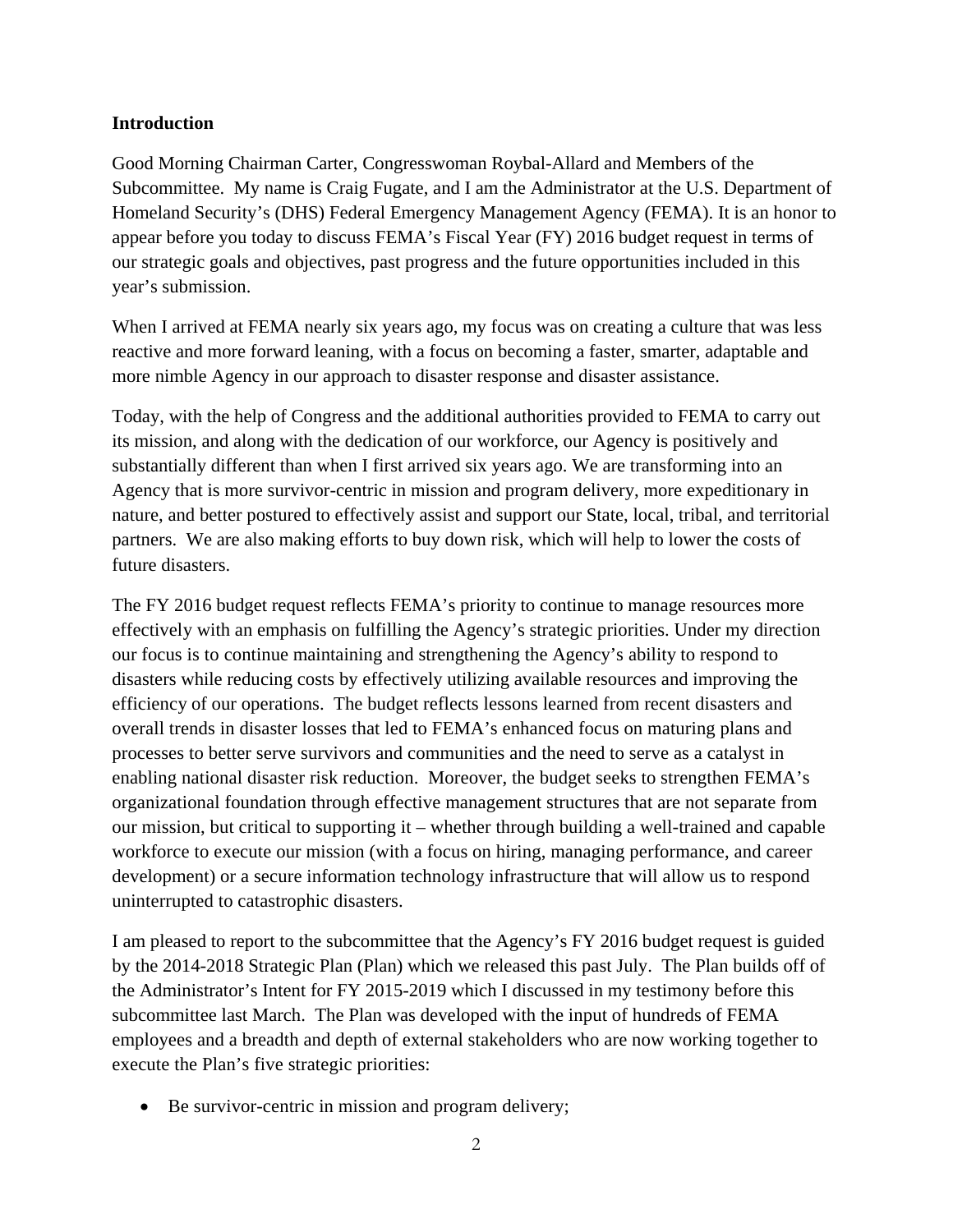- Become an expeditionary organization;
- Posture and build capability for catastrophic disasters;
- Enable disaster risk reduction nationally; and
- Strengthen FEMA's organizational foundation.

FEMA's leadership is committed to shaping the Agency's resource decisions going forward on achieving outcomes defined in the Plan on a priority basis. I will discuss several of these initiatives in this testimony.

#### **Disaster Relief Fund**

The Disaster Relief Fund (DRF) provides individual and public assistance to help families and communities affected by declared disasters to rebuild and recover, as well as mitigation funds to reduce the impact of future disasters. Congress' continued support of the DRF has provided critical and timely financial resources that enable the Agency to be survivor-centric in the delivery of our mission and programs.

The FY 2016 DRF budget request is consistent with the Budget Control Act of 2011 (Pub. L. No. 112-25) and totals \$7.4 billion, in addition to carry-over and recoveries. The DRF request for FY 2016 includes estimated costs for prior catastrophic events (including Hurricane Sandy), a ten-year average level for non-catastrophic disasters, and funds for DRF Base activities (i.e., Emergencies, Pre-disaster Surge Support, Fire Management Assistance Grants, and Disaster Readiness and Support).

The request also includes again a \$1 billion set-aside for no-notice events, which should support initial critical funding needs of a new catastrophic event while the Congress evaluates any additional funding requests. FEMA will continue to maximize the use of DRF resources by working closely with states, localities, territories and tribes and through the use of its authorities and policies, including Strategic Funds Management, which is FEMA's process for obligating Public Assistance project funding based on a subgrantee's schedule to execute the eligible work. The DRF request also includes a \$250 million rescission to Base balances in anticipation of unspent carry-over balances and expected additional recoveries.

Finally, to ensure sound resource management and maximize operational readiness at the lowest cost to taxpayers, FEMA has developed a methodology for tracking incident workforce cadre readiness and standardizing costs across the incident workforce. This initiative allows FEMA to link current and future Disaster Readiness and Support budget requests to our efforts to maximize cadre readiness. The Cadre Operational Readiness and Deployment Status (CORDS) report will measure FEMA's current state of readiness consistent with past and current actions based on funding and will assist in determining future resource needs in order to improve FEMA's readiness posture.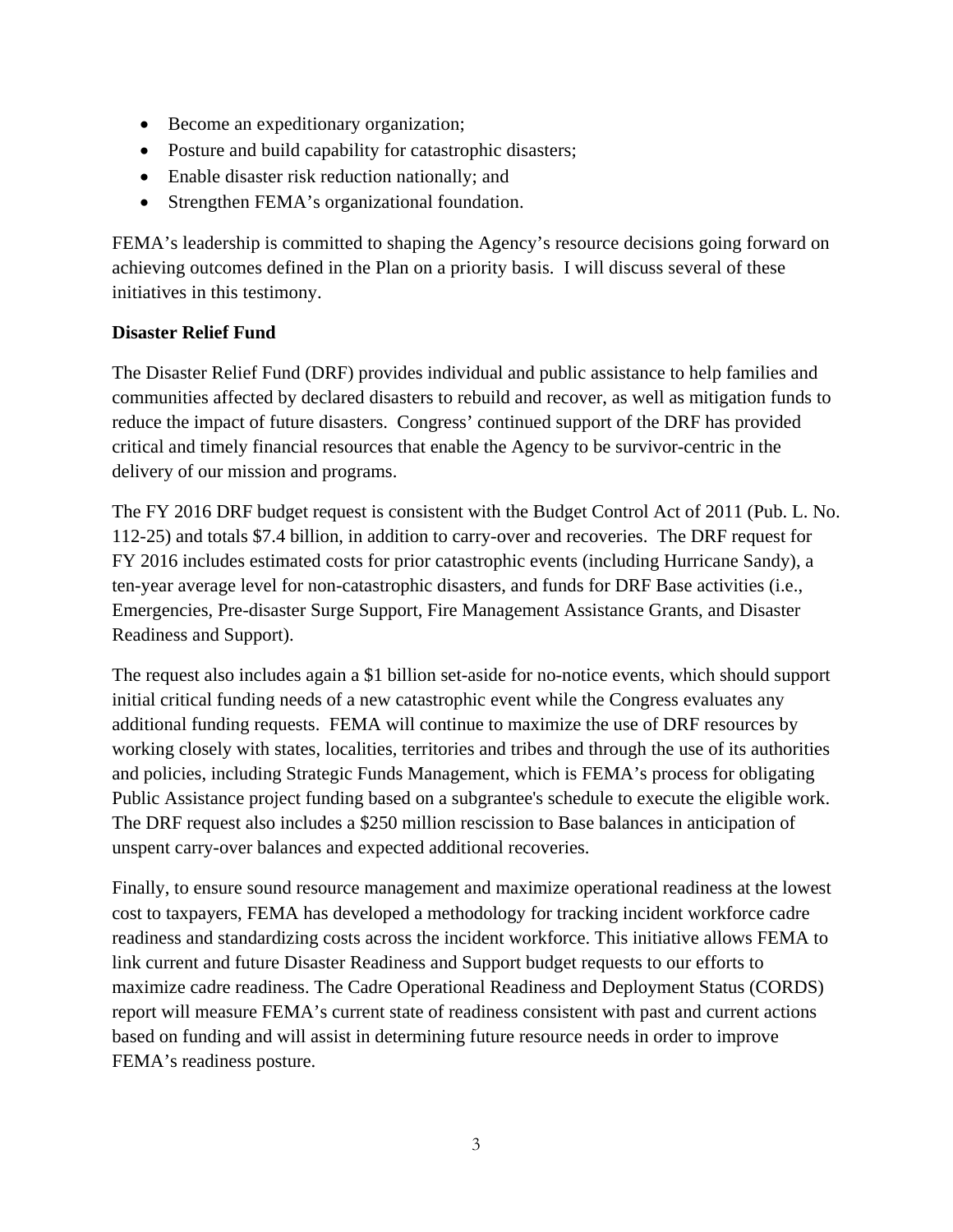## **Continuing to Implement Major Legislative Changes**

#### *Sandy Recovery Improvement Act of 2013*

In January 2013, Congress passed and President Obama signed the Sandy Recovery Improvement Act (SRIA) into law, authorizing several significant changes to the way FEMA delivers disaster assistance. SRIA, and the additional authorities it provided, continues to aid recovery efforts associated with Hurricane Sandy and subsequent disasters.

To date, SRIA is one of the most significant pieces of legislation impacting disaster response and recovery since the Post-Katrina Emergency Management Reform Act (PKEMRA) and builds upon the Robert T. Stafford Disaster Relief and Emergency Assistance Act. For example, SRIA's Public Assistance Alternative Procedures provision provides substantially greater flexibility in the use of federal funds for Public Assistance applicants. This should result in fewer administrative burdens and costs for all parties when participating applicants choose to accept grants based on fixed, capped estimates, which may be provided by the applicant's licensed engineer and validated by an independent expert panel. A number of grantees, including the State of New York, used alternative procedures in the aftermath of Hurricane Sandy to help rebuild and restore critical infrastructure.

#### *Homeowner's Flood Insurance Affordability Act 2014*

In March 2014, President Obama signed the Homeowner Flood Insurance Affordability Act (HFIAA) of 2014 into law. This law repeals and modifies certain provisions of the Biggert-Waters Flood Insurance Reform Act of 2012 (BW-12), and makes additional program changes to other aspects of the program not covered by that Act. Many provisions of the Biggert-Waters Flood Insurance Reform Act remain and are still being implemented.

FEMA's FY 2016 budget request provides for the implementation of the new legislative mandates in BW-12 and HFIAA. These Acts authorized an ongoing flood mapping program with several major expansions in scope, enhancements to community engagement, and risk communications to be implemented in collaboration with a Technical Mapping Advisory Council comprised of key stakeholders, subject matter experts, and representatives of Federal agencies. The \$181.2 million in requested funding for the National Flood Insurance Fund discretionary appropriation will enable FEMA to begin the implementation of these new requirements. This includes specific mapping, community engagement, and risk communication activities directed by the reforms, and the recommendations that the Technical Mapping Advisory Council is expected to begin making over the next few years.

HFIAA also repeals certain rate increases that have already gone into effect and provides for refunds to those policyholders. I am pleased to report to the subcommittee that 100 percent of these refunds have now been issued. The Act also authorizes additional resources for the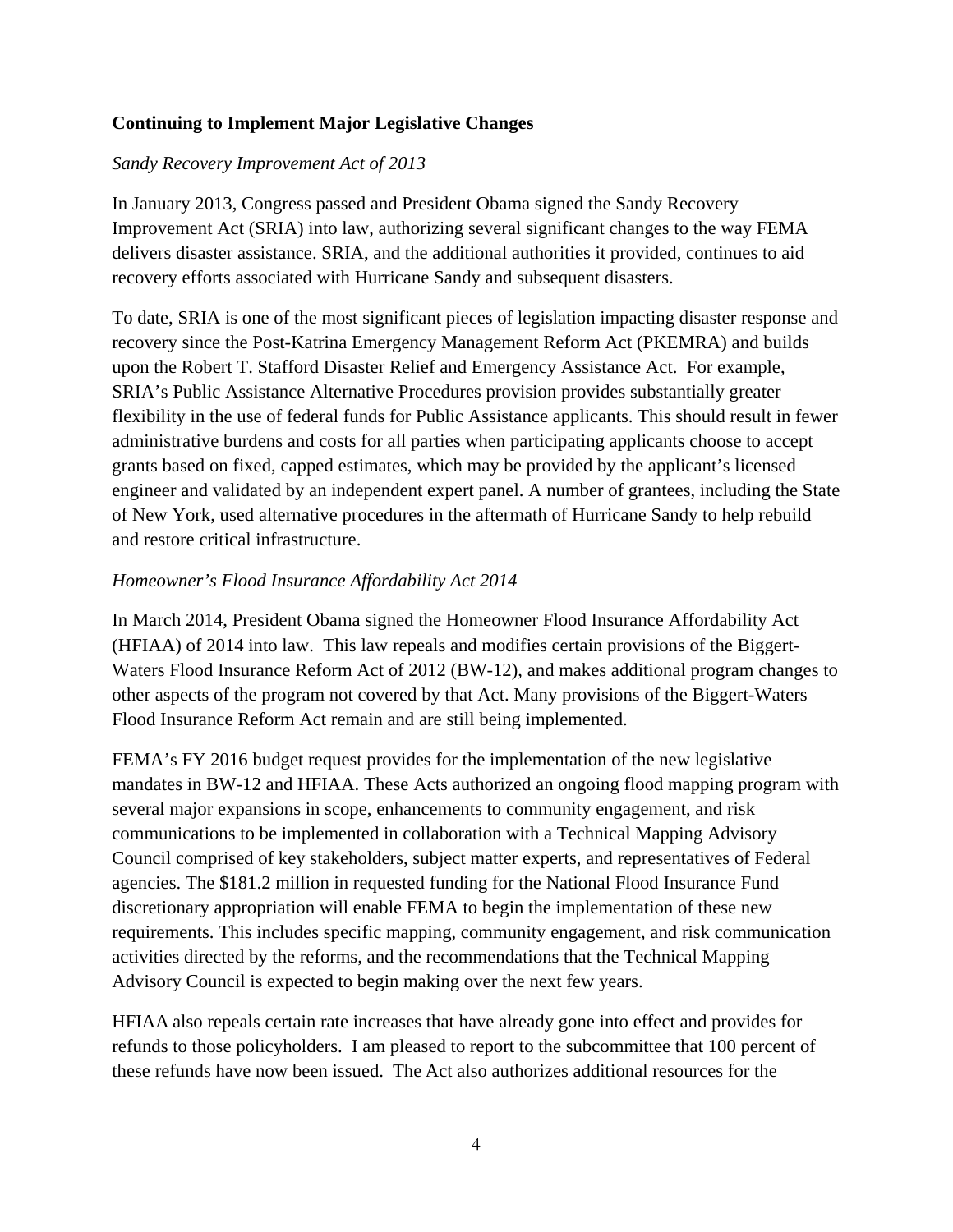National Academy of Sciences (NAS) to complete the affordability study as mandated by BW-12. We expect NAS to deliver the study later this year.

Section 24 of HFIAA provides for the designation of a Flood Insurance Advocate to advocate for the fair treatment of policyholders under the National Flood Insurance Program (NFIP) and property owners in the mapping of flood hazards, the identification of risks from flood, and the implementation of the measures to minimize the risk of flood. FEMA's FY 2016 budget proposal includes a request for eight positions and \$1,590,000 to establish the permanent Flood Insurance Advocate Office. The development of the Flood Insurance Advocate Office supports FEMA's strategic priority of enabling risk reduction through enhancing stakeholder interaction to provide greater access to information on risk, insurance, and mitigation. With these thoughts in mind, I want to thank the Congress for its support of the Advocate's Office in the FY15 Department of Homeland Security Appropriations Act (Pub. L. No. 114-4). The establishment of this function will provide disaster survivors with a congressionally mandated representative who will help ensure fair treatment of policyholders under the NFIP.

## **2014-2018 FEMA Strategic Plan-Driving Budgetary Decision Making**

FEMA's FY 2016 budget request reflects a concerted effort on behalf of the Agency's leadership to link key priorities within our 2014-2018 Strategic Plan with budgetary decision making. I wanted to take this opportunity to provide the subcommittee with a few examples.

#### Strategic Priority One: Be Survivor-Centric in Mission and Program Delivery

The whole community approach to emergency management calls for those who manage disasters to understand and recognize both the needs and the capabilities of affected survivors. Hurricane Sandy and other recent disasters highlighted the need to make FEMA's programs and processes as accessible and user-friendly as possible for survivors rather than prioritizing FEMA's ease of administration. In delivering its Individual Assistance and Public Assistance programs, FEMA will therefore endeavor to anticipate and adapt to survivors' needs, maximizing the speed, efficiency, accessibility, and ease of use of our programs and services for individuals and communities. FEMA's FY 2016 budget proposal reflects these efforts and for example, includes a request to transfer \$4 million and eighteen positions from the Recovery Directorate to the Office of Federal Disaster Coordination. This transfer would ensure that the Recovery Framework principles are fully embraced and promoted through our field leadership who are working most closely with States, tribes and local communities both before and after disasters. We anticipate this will improve the effectiveness and efficiency of interagency coordination efforts after large disasters.

The budget submission also includes a request for an increase in \$4.3 million for the Integrated Public Alert and Warning System (IPAWS). If appropriated, the program would apply \$1.5 million of this funding towards improving Primary Entry Point (PEP) station reliability. The PEP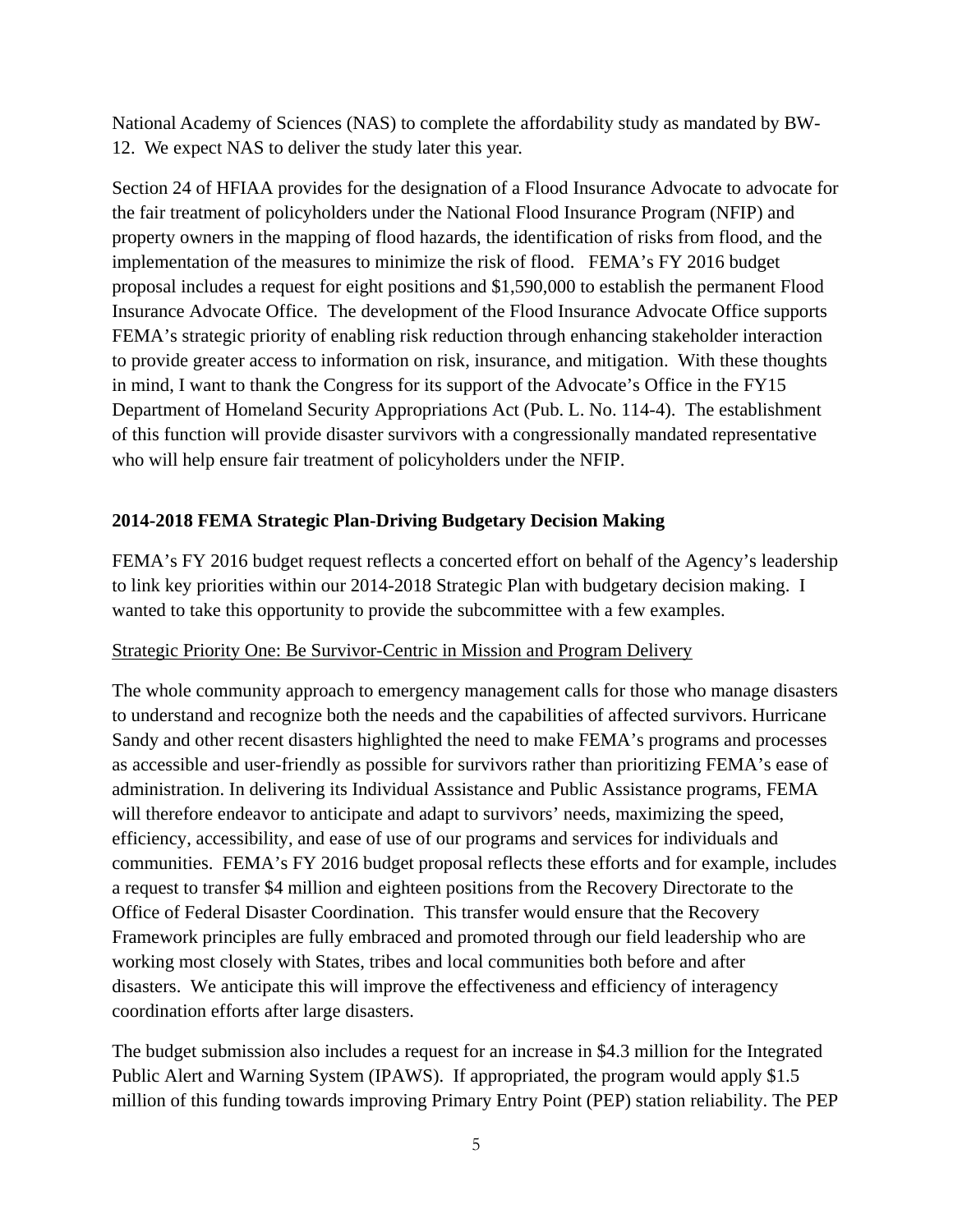stations are the primary mechanism for disseminating a Presidential message and serves as a highly resilient communications resource for State, tribal and local governments. \$2.8 million of this funding would go towards improving the reliability of the IPAWS system by seeking alternative commercial cloud hosting solutions to safeguard system availability. Improving IPAWS availability and reliability will ensure integrated services and capabilities are available to Federal, State, territorial, tribal, and local authorities that enable them to alert and warn their respective communities via multiple communications methods. This investment would directly support our efforts to be survivor-centric in mission and program delivery.

#### Strategic Priority Two: Become an Expeditionary Organization

The overall response to Hurricane Sandy confirmed that large and complex incidents will stress FEMA and the Federal Government's capacity to anticipate survivor needs, maintain unity of effort, and provide rapid support to State, local, territorial and tribal partners. As a result, FEMA's Response Directorate, Logistics Directorate, Office of Federal Disaster Coordination, and the Regional offices are working to build the capacity to respond rapidly and to appropriately sustain incident operation. FEMA will continue to expand its ability to become an expeditionary organization with the right people and resources in the right places at the right times to meet the needs of disaster-affected communities.

The Agency's FY 2016 submission directly reflects these efforts. For example, the request includes \$18.6 million for the FEMA Qualifications System (FQS) Program which ensures the Agency puts forth a qualified workforce based on performance standards; establishes minimum, consistent, and fair qualification requirements for all workforce positions regardless of employment status; and works to strengthen the training and qualification standards for all workforce positions by implementing improvements based on sound analysis.

## Strategic Priority Three: Posture and Build Capability for Catastrophic Disasters

One of the greatest challenges in emergency management lies in preparing for a catastrophic disaster. FEMA leads efforts to prepare the Nation for a catastrophic event, engaging the whole community to harness and enhance the capabilities of citizens and communities. FEMA continues to work to deliberately identify gaps in the Nation's capabilities to respond to and recover from a catastrophic event, and to work with whole community partners to address the identified gaps through better planning and through continued efforts to build and sustain the capabilities that matter most. The centerpiece of these efforts is the National Preparedness System. The National Preparedness System outlines a structured process for the whole community to develop and advance our nation's security and resilience. The components of the National Preparedness System provide a consistent and reliable approach to support decisionmaking, allocating resources, and measuring progress. Through the National Preparedness System, whole community partners: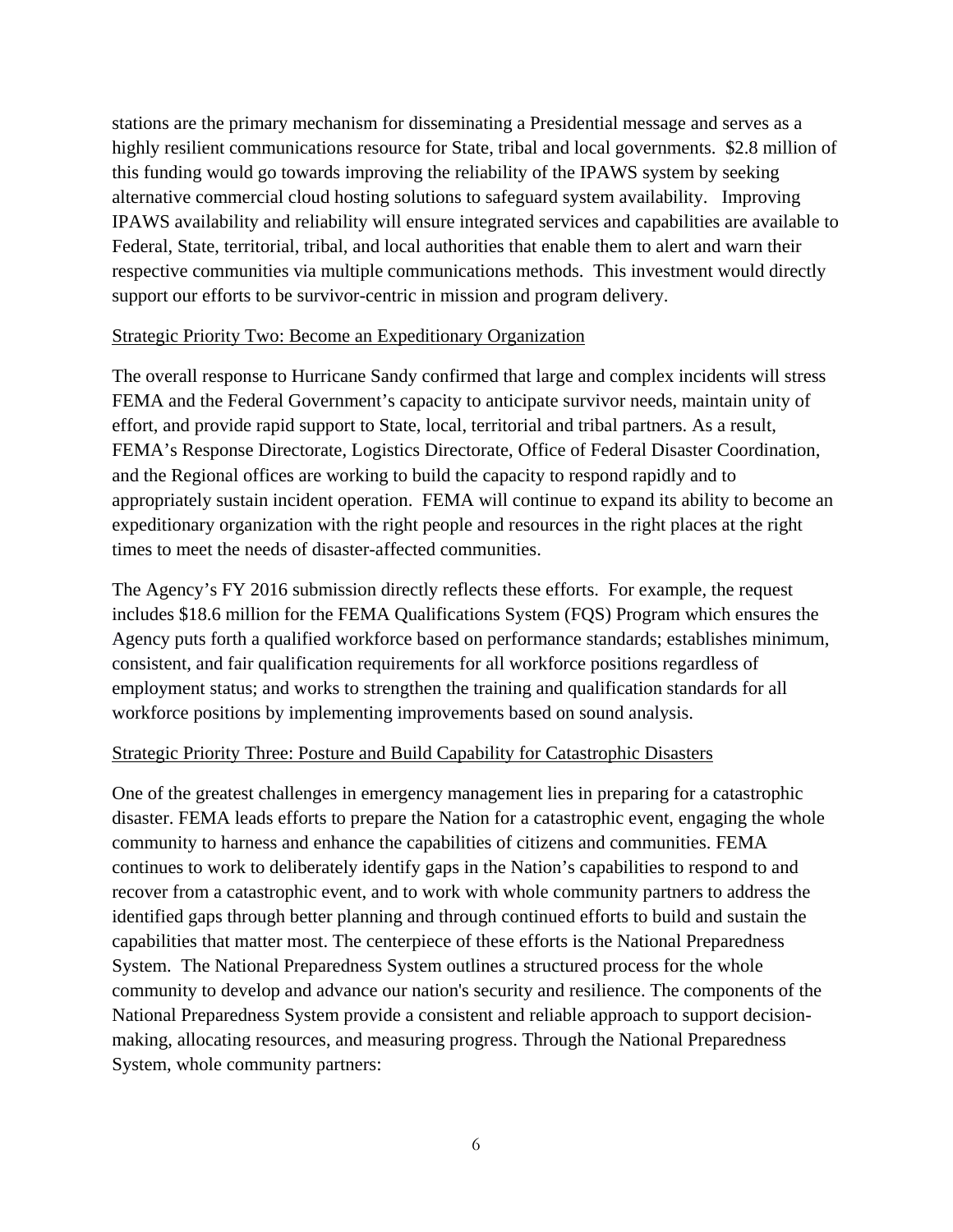- Identify and assess the risk, determine the resources required to address those risks, and build and sustain the core capabilities in the National Preparedness Goal, as part of the Threat and Hazard Identification and Risk Assessments (THIRAs);
- Coordinate planning across organizations through the National Planning Frameworks;
- Validate existing capabilities through the National Exercise Program;
- Continuously improve knowledge and core capabilities through the National Training and Education System; and
- Participate in the regular review and assessment of capabilities, resources and plans through the National and State Preparedness Reports.

FEMA's FY 2016 budget request also re-proposes the National Preparedness Grant Program (NPGP) that seeks to maximize the impact and benefit of grants for the whole community's capacity to be prepared based on risks.

The primary purpose of the FY 2016 NPGP is to build and sustain core capabilities associated with the five mission areas described in the National Preparedness Goal: prevention, protection, mitigation, response, and recovery. Particular emphasis will be placed on capabilities that address high consequence events that pose the greatest risk to the security and resilience of the United States, including those along its borders, and could be utilized to address multiple threats and hazards.

Finally, the FY 2016 budget request would also maintain FEMA's efforts to ensure that first responders continue to receive the training they need to best serve their communities. As a result, this year's budget submission maintains strong support for the Center for Domestic Preparedness (CDP) and the Emergency Management Institute (EMI). Moreover, the budget submission includes separate requests for \$18 million for the Center for Homeland Defense and Security (CHDS) and \$42 million for the National Domestic Preparedness Consortium (NDPC), consistent with congressional intent and authorizing statute.

#### Strategic Priority Four: Enable Disaster Risk Reduction Nationally

Our country faces increasing disaster risk in the near and long term due to multiple interacting factors. Reducing loss of life, injuries, and disaster costs will require concerted action by individuals, businesses, and communities, as well as a range of federal, state, territorial, tribal and local government agencies. To further enable national disaster risk reduction, FEMA identifies and assesses risk; reduces risk by promoting resilient land use incentives, building codes, and providing Hazard Mitigation Grant Program funding; and, spreads the risk of flood loss through the National Flood Insurance Program (NFIP). Through these programs, FEMA reduces the likelihood of future losses, enables individuals to recover more rapidly from floods and other disasters, and minimizes the financial impact of disasters on the U.S. Treasury, states, tribes, territories and local communities.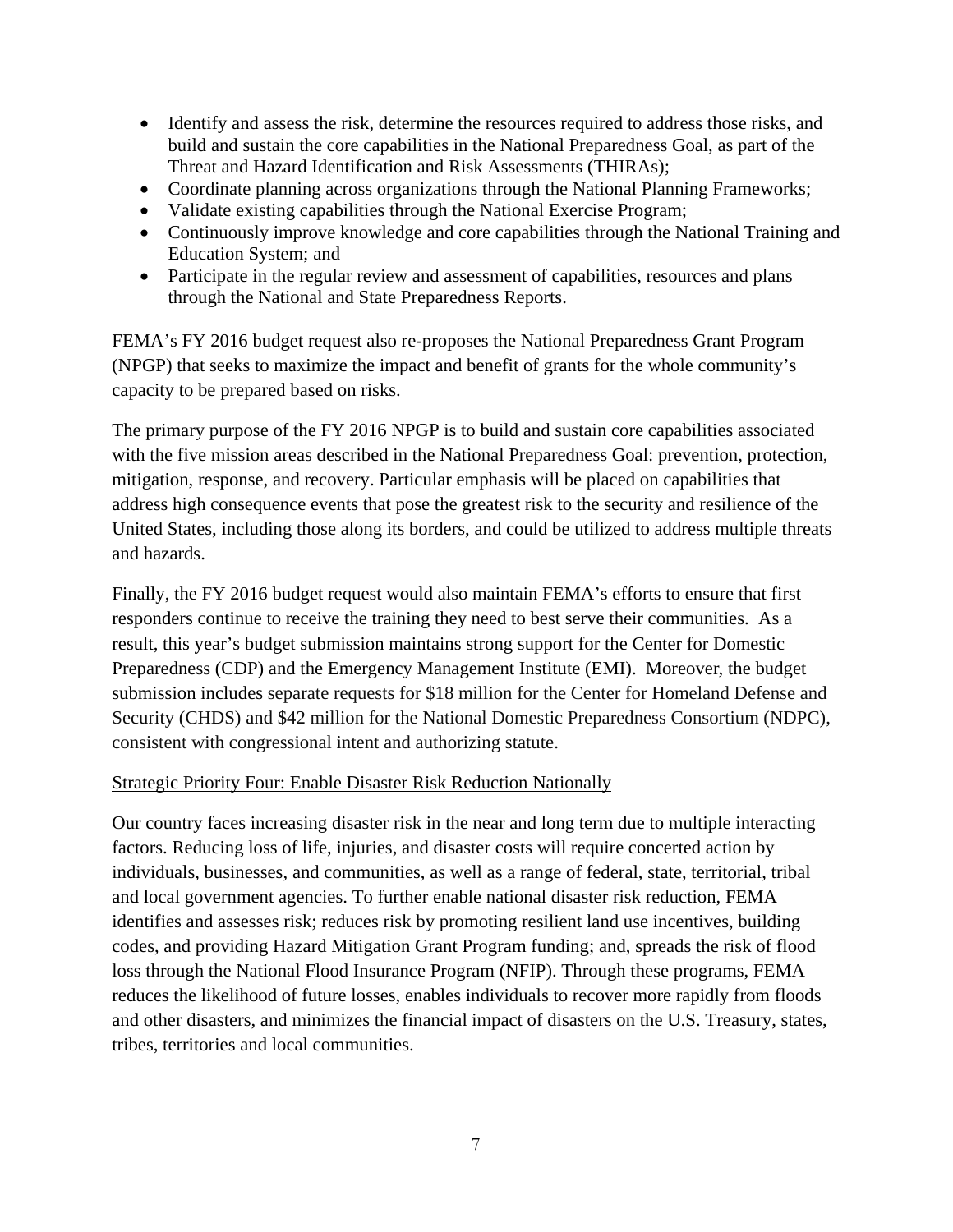FEMA's FY 2016 budget request places a strong emphasis on funding programs that will minimize risk while increasing resiliency. For example, the request includes \$200 million for Pre-Disaster Mitigation (PDM) grants. The PDM grant program provides funds for hazard mitigation planning and projects on an annual basis. The program was put in place to reduce overall risk to people and structures, while at the same time, also reducing reliance on the DRF if an actual disaster were to occur. The requested increase in funding will enable FEMA to provide over 600 grants to State, local, tribal and territorial governments while augmenting our team with additional staff resources needed to review, implement, monitor and closeout the grants.

The budget request also includes \$194 million in additional funding for FEMA's RiskMap program. Risk MAP provides high quality flood maps and information, tools to better assess the risk from flooding. The program provides planning and outreach support to communities to help them take action to reduce flood risk. Perhaps most importantly, RiskMap, like PDM, helps to build resilience so that disaster survivors and their communities are less reliant on the DRF.

The requested increase in RiskMap funding would ensure that an additional 160,000 miles of flood maps meet the current flood mapping standards. In addition, FEMA would be able to initiate new Risk MAP projects in watersheds with high risk significant flood hazard data needs while enabling community actions to reduce flood risk.

The requested increases in RiskMap and PDM would provide funding for the two programs at levels authorized by the Congress.

#### Strategic Priority Five: Strengthen FEMA's Organizational Foundation

Mr. Chairman, FEMA must be adaptable and flexible as an organization in order to fulfill our mission. To achieve our strategic priorities, the Agency has recognized the critical importance of achieving excellence in human capital, data analytics, information technology, and other business functions. FEMA has also prioritized investments to strengthen the cyber-security of its systems by centralizing funding to ensure a focused and consistent approach within the Office of the Chief Information Officer.

The FY 2016 budget request includes \$11.9 million to initiate the process of modernizing FEMA's grants management system in alignment with our financial management modernization efforts with DHS support. The current systems do not sufficiently reconcile, scale, or meet the current and future demands for real-time data analytics and reporting requirements of FEMA and its whole community partners. This initiative would transform the Agency's current suite of aging, stove-piped, non-interoperable and technologically obsolete grants management systems into a modern grants management environment that seamlessly integrates with FEMA's financial systems. This investment will promote accountability, transparency, and standardization in accomplishing FEMA's mission in the regions and at headquarters while making our systems easier for grant recipients to use. This requested increase in funding would strengthen our organizational foundation and increase the efficiency of Agency operations.